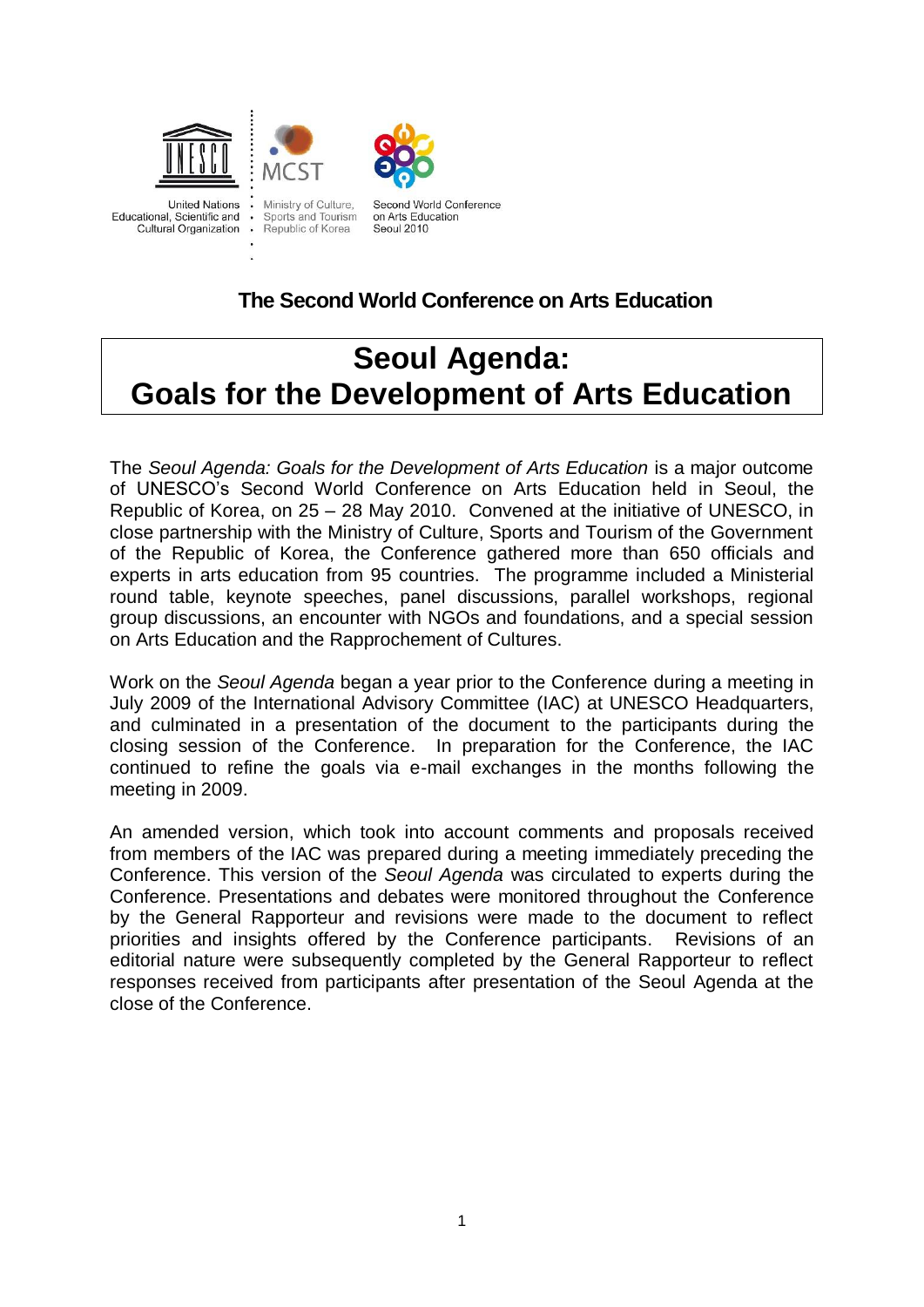# **Preamble**

The *Seoul Agenda: Goals for the Development of Arts Education* reflects the conviction of the IAC members and the experts participating in the Conference that arts education has an important role to play in the constructive transformation of educational systems that are struggling to meet the needs of learners in a rapidly changing world characterized by remarkable advances in technology on the one hand and intractable social and cultural injustices on the other. Issues that concerned the IAC included but were not limited to peace, cultural diversity and intercultural understanding as well as the need for a creative and adaptive workforce in the context of post industrial economies. Equally, participants agreed that arts education can make a direct contribution to resolving the social and cultural challenges facing the world today. Of crucial importance to the success of arts education in meeting these challenges is the need to achieve high standards in the conception and delivery of programmes. The *Seoul Agenda* takes these three issues as its organizing principles.

As a product of UNESCO's Second World Conference on Arts Education, the *Seoul Agenda* is intended to build on the *UNESCO Road Map for Arts Education* that was a major outcome of the First World Conference held in Lisbon, Portugal, in 2006. The *Road Map* offered an important theoretical and practical framework that provided guidance for advancing the qualitative development and growth of arts education. A central goal of the Seoul Conference was to reassess and encourage further implementation of the *Road Map*. The *Seoul Agenda* will serve as a concrete plan of action that integrates the substance of the *Road Map* within a structure of three broad goals, each accompanied by a number of practical strategies and specific action items.

The *Seoul Agenda* calls upon UNESCO Member States, civil society, professional organizations and communities to recognize its governing goals, to employ the proposed strategies, and to implement the action items in a concerted effort to realize the full potential of high quality arts education to positively renew educational systems, to achieve crucial social and cultural objectives, and ultimately to benefit children, youth and life-long learners of all ages.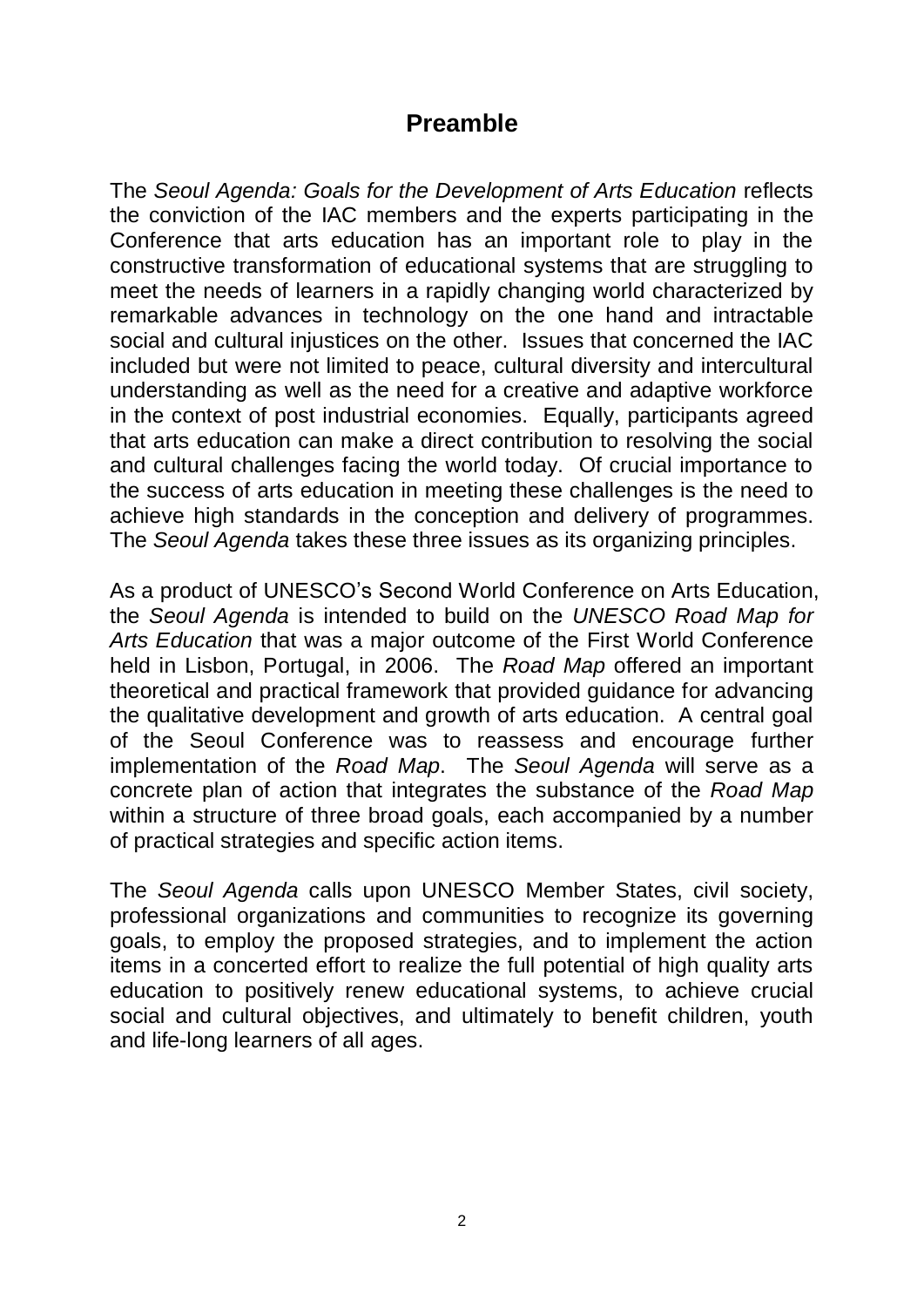# **Goals for the Development of Arts Education**

# **GOAL 1: Ensure that arts education is accessible as a fundamental and sustainable component of a high quality renewal of education**

*Strategies*

**1.a Affirm arts education as the foundation for balanced creative, cognitive, emotional, aesthetic and social development of children, youth and life-long learners**

*Action Items*

1.a (i) Enact policies and deploy resources to ensure sustainable access to:

- comprehensive studies in all arts fields for students at all levels of schooling as part of a broad and holistic education,
- out of school experiences in all arts fields for a diversity of learners in communities,
- interdisciplinary arts experiences including digital and other emerging art forms both in school and out of school;

1.a (ii) Enhance synergy between the different aspects of development (creative, cognitive, emotional, aesthetic and social);

1.a (iii) Establish high quality evaluation systems in order to ensure the well-rounded development of learners in arts education.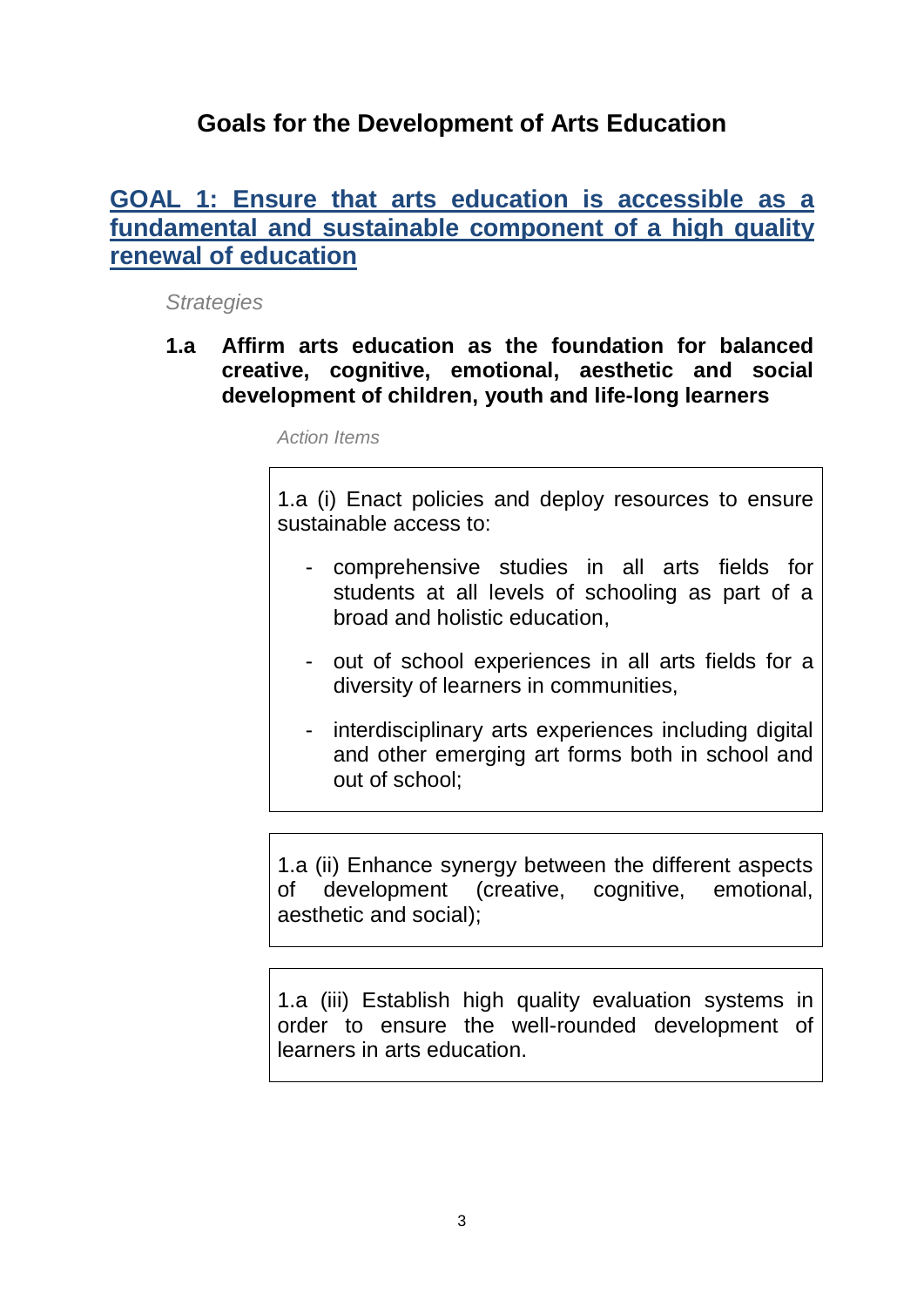### **1.b Foster the constructive transformation of educational systems and structures through arts education**

*Action Items*

1.b (i) Apply arts as an educational model introducing artistic and cultural dimensions in other academic disciplines;

1.b (ii) Foster a creative culture among teachers and school administrators through arts education;

1.b (iii) Apply arts education to introduce innovative pedagogies and creative approaches to curricula that will engage a diversity of learners.

## **1.c Establish systems of lifelong and intergenerational learning in, about and through arts education**

*Action Items*

1.c (i) Ensure learners from all social backgrounds have lifelong access to arts education in a wide range of community and institutional settings;

1.c (ii) Ensure opportunities for arts education experiences among different age groups;

1.c (iii) Facilitate intergenerational learning in order to safeguard knowledge of traditional arts and foster intergenerational understanding.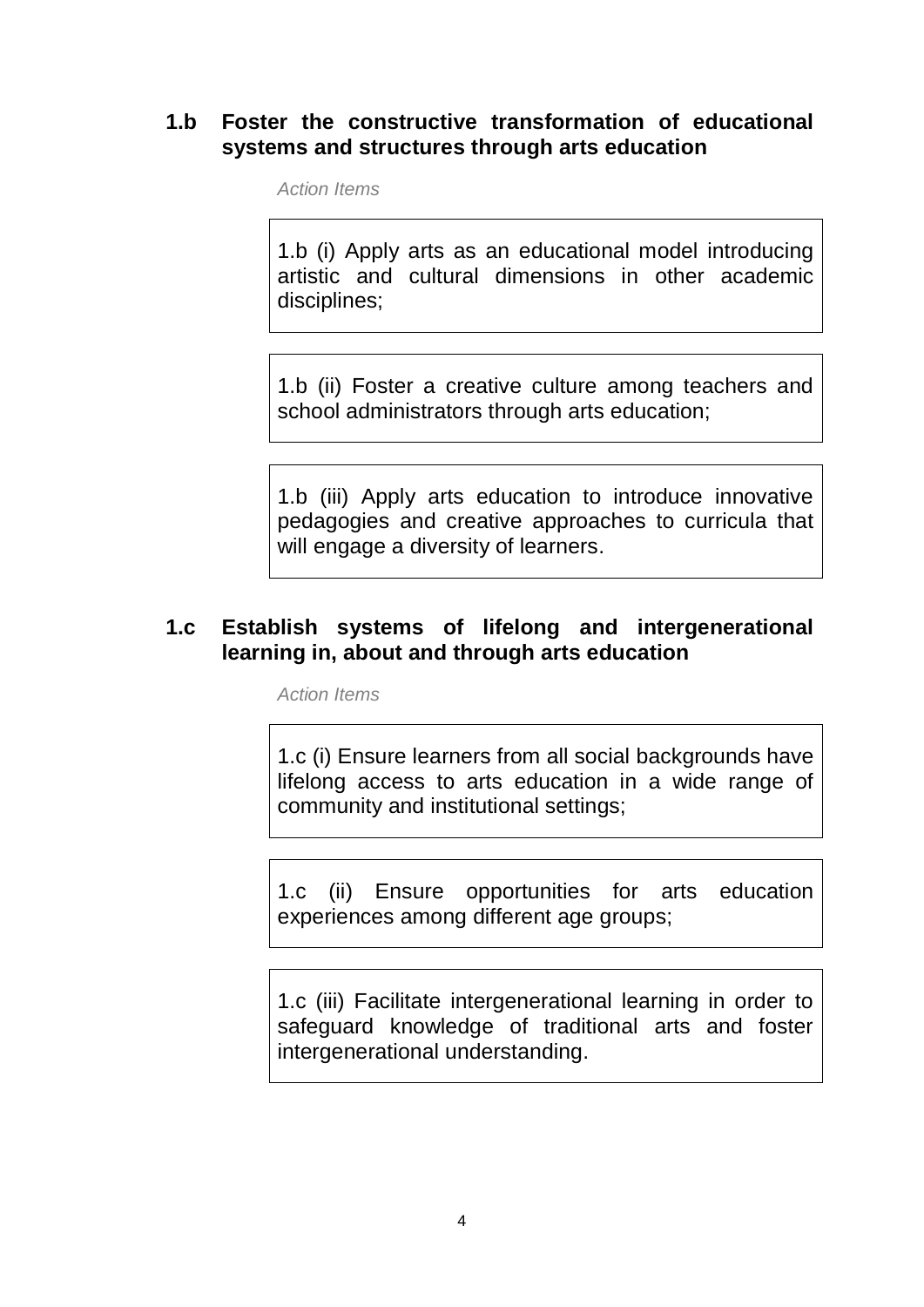### **1.d Build capacities for arts education leadership, advocacy and policy development**

*Action Items*

1.d (i) Build practitioners' and researchers' capacities for arts education policy reform including participation of marginalized populations and under-privileged groups in arts education policy-planning processes;

1.d (ii) Enhance communications and advocacy by reinforcing relations with the information media, establishing an appropriate language for communication, and utilizing information technology and virtual networking systems to link existing national and regional initiatives;

1.d (iii) Communicate the individual and social impact of arts education to raise the public awareness of the values of arts education and to encourage support for arts education in the public and private sectors.

# **GOAL 2: Assure that arts education activities and programmes are of a high quality in conception and delivery**

*Strategies*

#### **2.a Develop agreed high standards for arts education that are responsive to local needs, infrastructure and cultural contexts**

*Action Items*

2.a (i) Establish high standards for the delivery of arts education programmes in school and the community;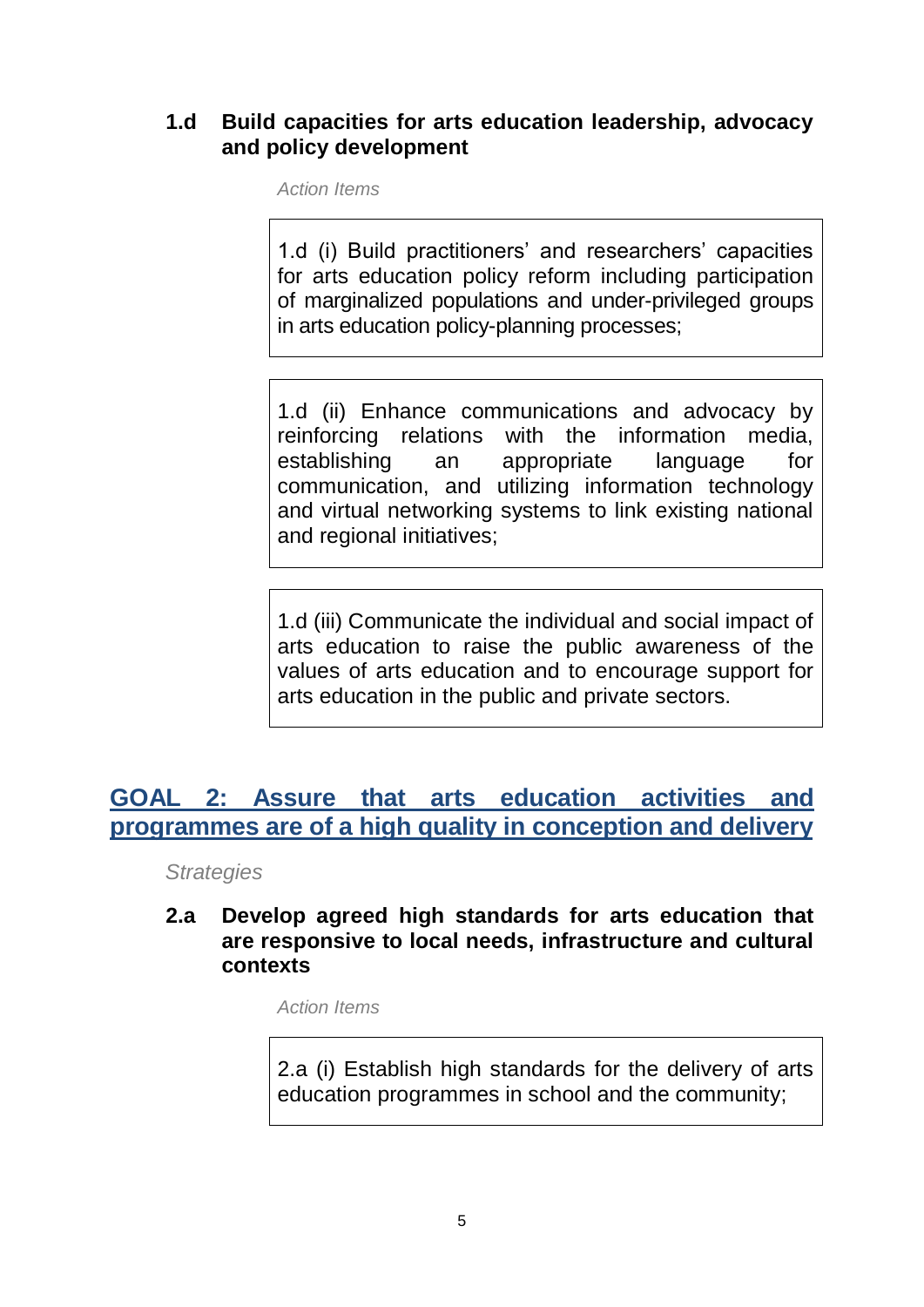2.a (ii) Institute formally recognized qualifications for teachers and community facilitators of arts education;

2.a (iii) Provide necessary and appropriate facilities and resources for arts education.

### **2.b Ensure that sustainable training in arts education is available to educators, artists and communities**

*Action Items*

2.b (i) Offer necessary skills and knowledge for teachers (general and arts) and artists working in education through sustainable professional learning mechanisms;

2.b (ii) Integrate artistic principles and practices within pre-service teacher education and the professional development of practising teachers;

2.b (iii) Ensure the implementation of arts education training through the development of quality monitoring procedures such as supervision and mentoring.

#### **2.c Stimulate exchange between research and practice in arts education**

*Action Items*

2.c (i) Support arts education theory and research globally and link theory, research and practice;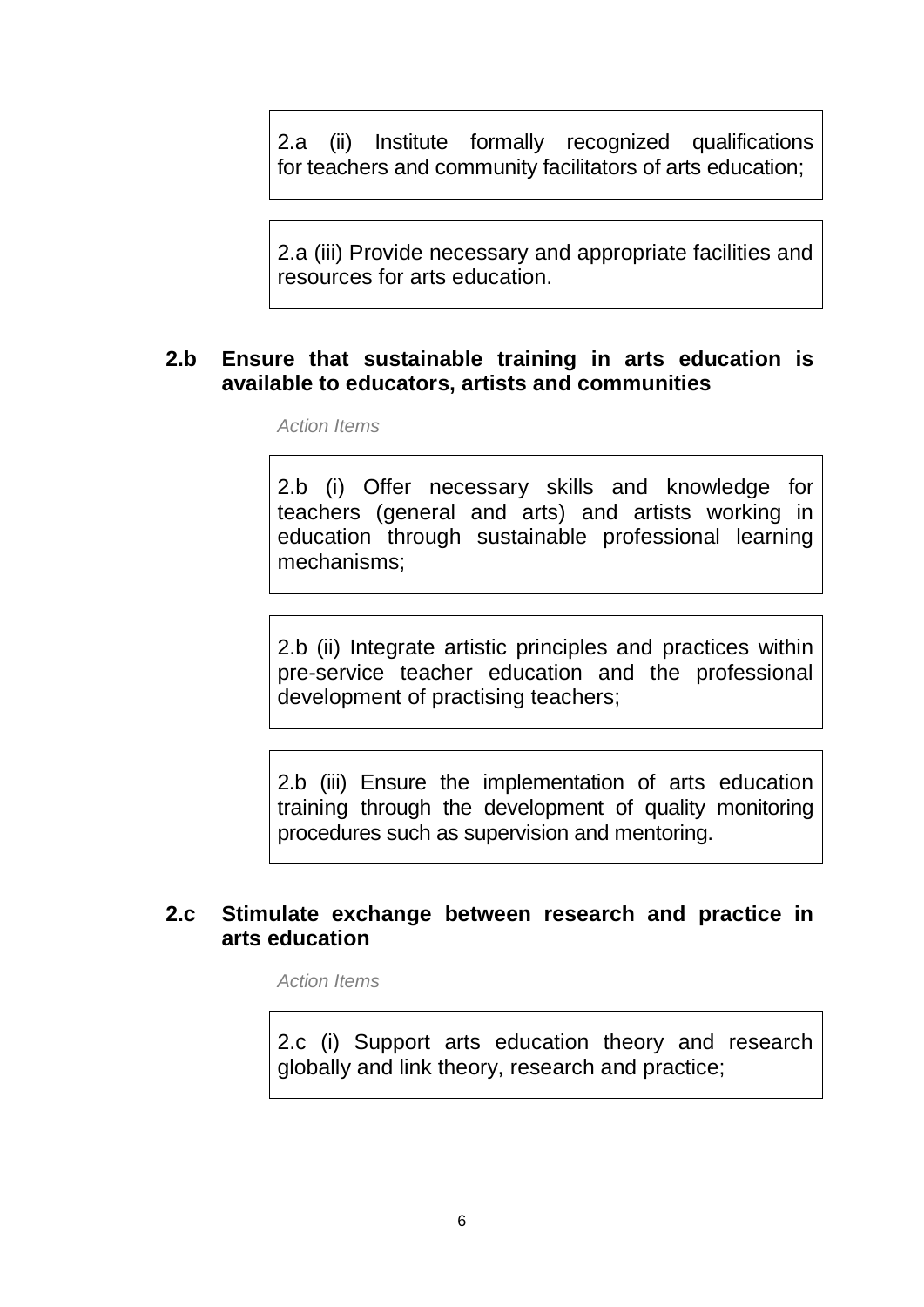2.c (ii) Encourage cooperation in developing arts education research and distribute research as well as exemplary arts education practices through international structures such as clearing houses and observatories;

2.c (iii) Consolidate high quality evidence of the impact of arts education and assure its equitable distribution.

#### **2.d Facilitate collaboration between educators and artists in schools and in out-of-school programmes**

*Action Items*

2.d (i) Encourage schools to initiate partnerships between artists and teachers in delivering curricula;

2.d (ii) Encourage community organizations to cooperate with teachers in providing arts education programmes in a variety of different learning environments;

2.d (iii) Elaborate cultural projects within various learning environments actively involving parents, family members and community members.

#### **2.e Initiate arts education partnerships among stakeholders and sectors**

*Action Items*

2.e (i) Build partnerships within and beyond governments to strengthen the role of arts education in society, especially across educational, cultural, social, health, industrial and communication sectors;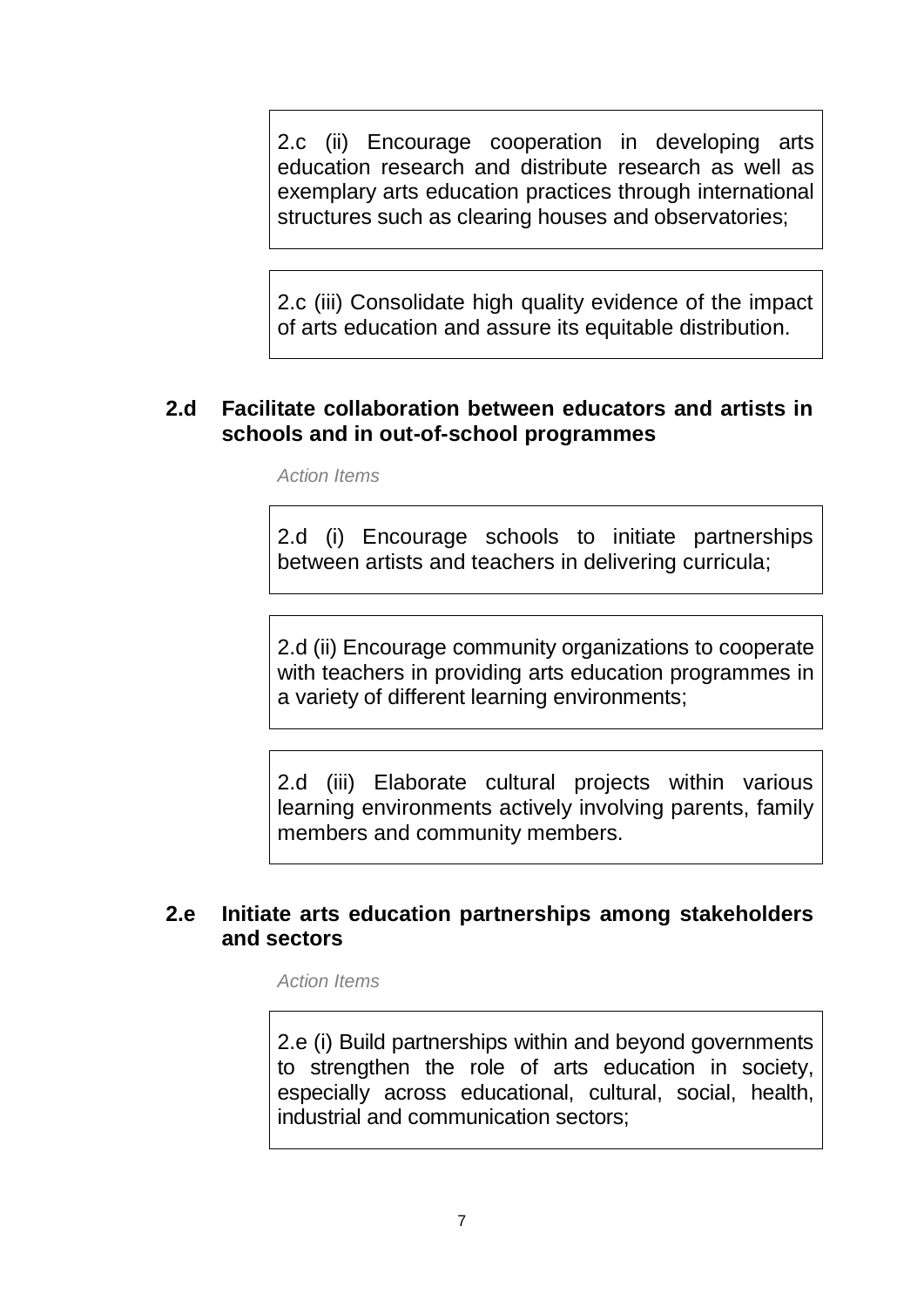2.e (ii) Coordinate the efforts of governments, civil society organizations, higher education institutions and professional associations to strengthen arts education principles, policies and practices;

2.e (iii) Engage private sector entities including foundations and philanthropic agencies as partners in the development of arts education programmes.

# **GOAL 3: Apply arts education principles and practices to contribute to resolving the social and cultural challenges facing today's world**

*Strategies*

### **3.a Apply arts education to enhance the creative and innovative capacity of society**

*Action Items*

3.a (i) Apply arts education throughout schools and communities to foster the creative and innovative capacity of individuals and to cultivate a new generation of creative citizens;

3.a (ii) Apply arts education to promote creative and innovative practices in favor of the holistic social, cultural and economic development of societies;

3.a (iii) Employ emerging innovations in communication technology as a source of critical and creative thinking.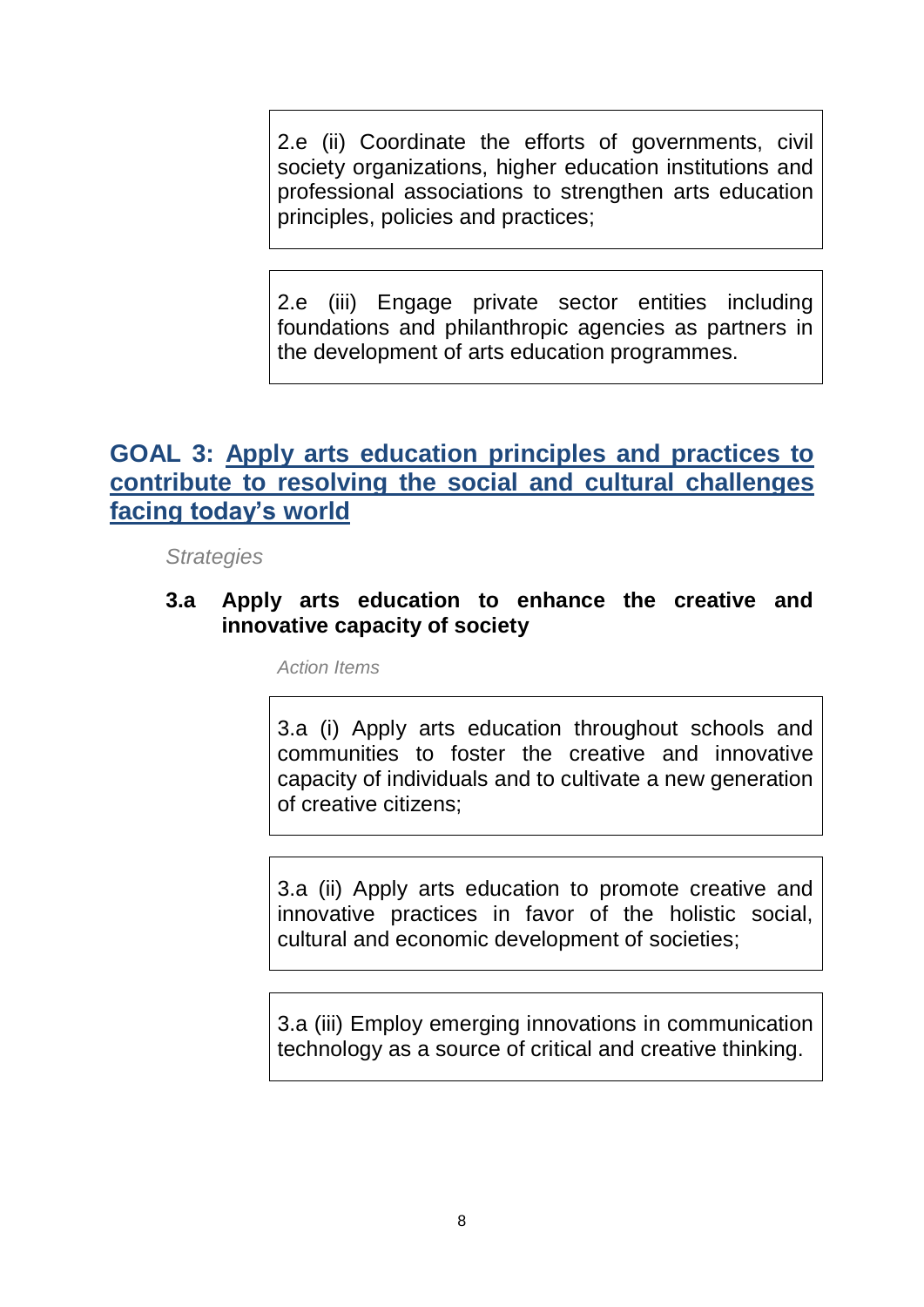### **3.b Recognize and develop the social and cultural well-being dimensions of arts education**

*Action Items*

3.b (i) Encourage recognition of the social and cultural well-being dimensions of arts education including:

- the value of a full range of traditional and contemporary arts experiences,
- the therapeutic and health dimensions of arts education,
- the potential of arts education to develop and conserve identity and heritage as well as to promote diversity and dialogue among cultures,
- the restorative dimensions of arts education in post-conflict and post-disaster situations;

3.b (ii) Introduce knowledge about social and cultural well-being in training programmes for arts education professionals;

3.b (iii) Apply arts education as a motivating process to enhance learner engagement and reduce education dropout levels.

#### **3.c Support and enhance the role of arts education in the promotion of social responsibility, social cohesion, cultural diversity and intercultural dialogue**

*Action Items*

3.c (i) Give priority to recognition of the learner-specific context and encourage educational practices adapted to the local relevancy of the learners including minorities and migrants;